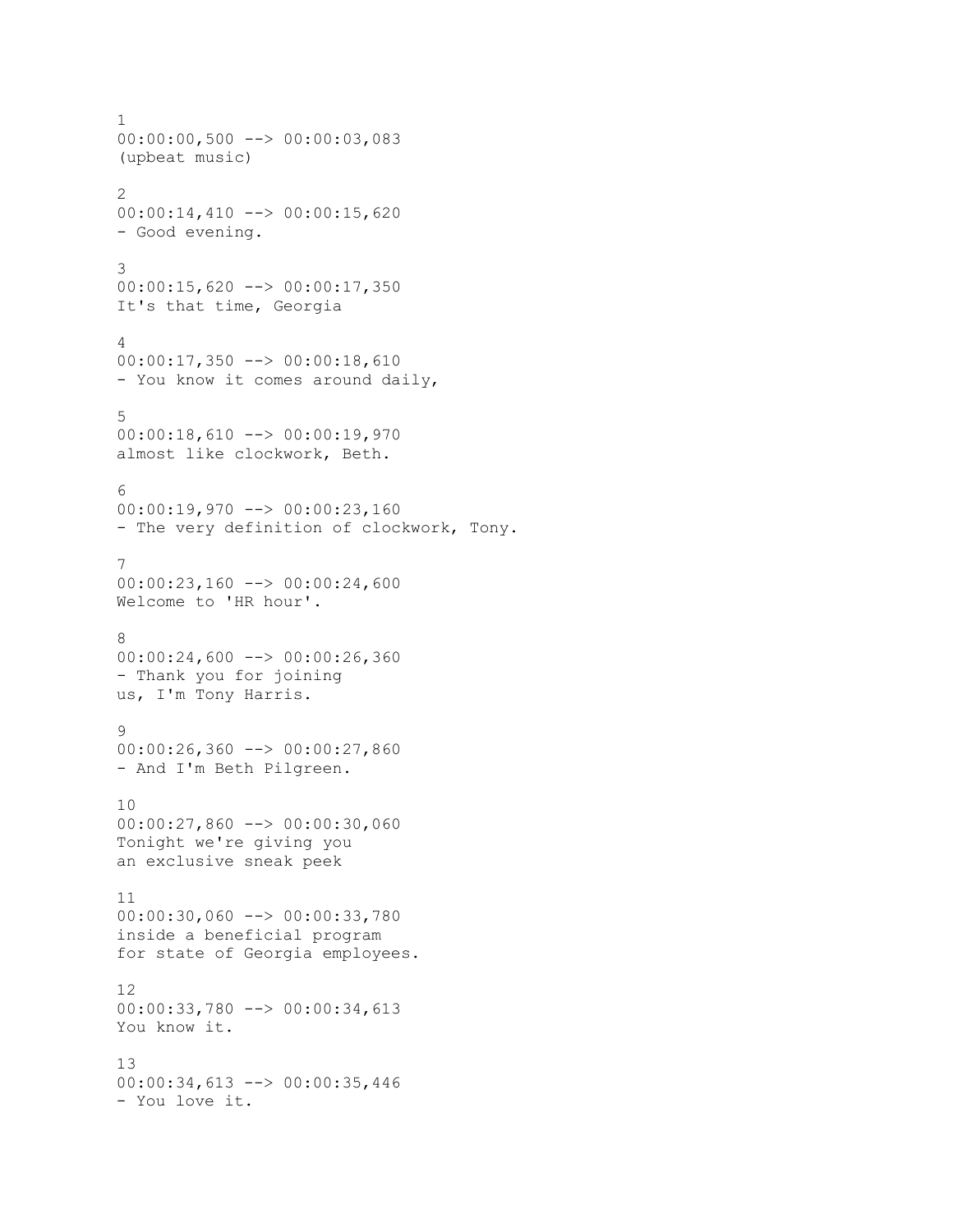14 00:00:35,446 --> 00:00:36,377 - You want it. 15 00:00:36,377 --> 00:00:37,210 - You need it. 16 00:00:37,210 --> 00:00:38,043 - Ply and perks. 17 00:00:38,043 --> 00:00:38,876 - Bindable bonuses. 18 00:00:38,876 --> 00:00:39,740 - Fluid favors 19 00:00:39,740 --> 00:00:41,170 - Adaptable advantages. 20 00:00:41,170 --> 00:00:42,560 - Maybe we should stop alliterating 21 00:00:42,560 --> 00:00:43,570 and tell them what it is. 22 00:00:43,570 --> 00:00:44,550 - Pretty good idea, Beth. 23  $00:00:44,550$  -->  $00:00:47,750$ We're talking about, drum roll please Beth. 24 00:00:47,750 --> 00:00:48,583 (drum rolls) 25 00:00:48,583 --> 00:00:50,813 Flexible benefits. 26 00:00:50,813 --> 00:00:52,101 Felt good to get that off my chest (indistinct).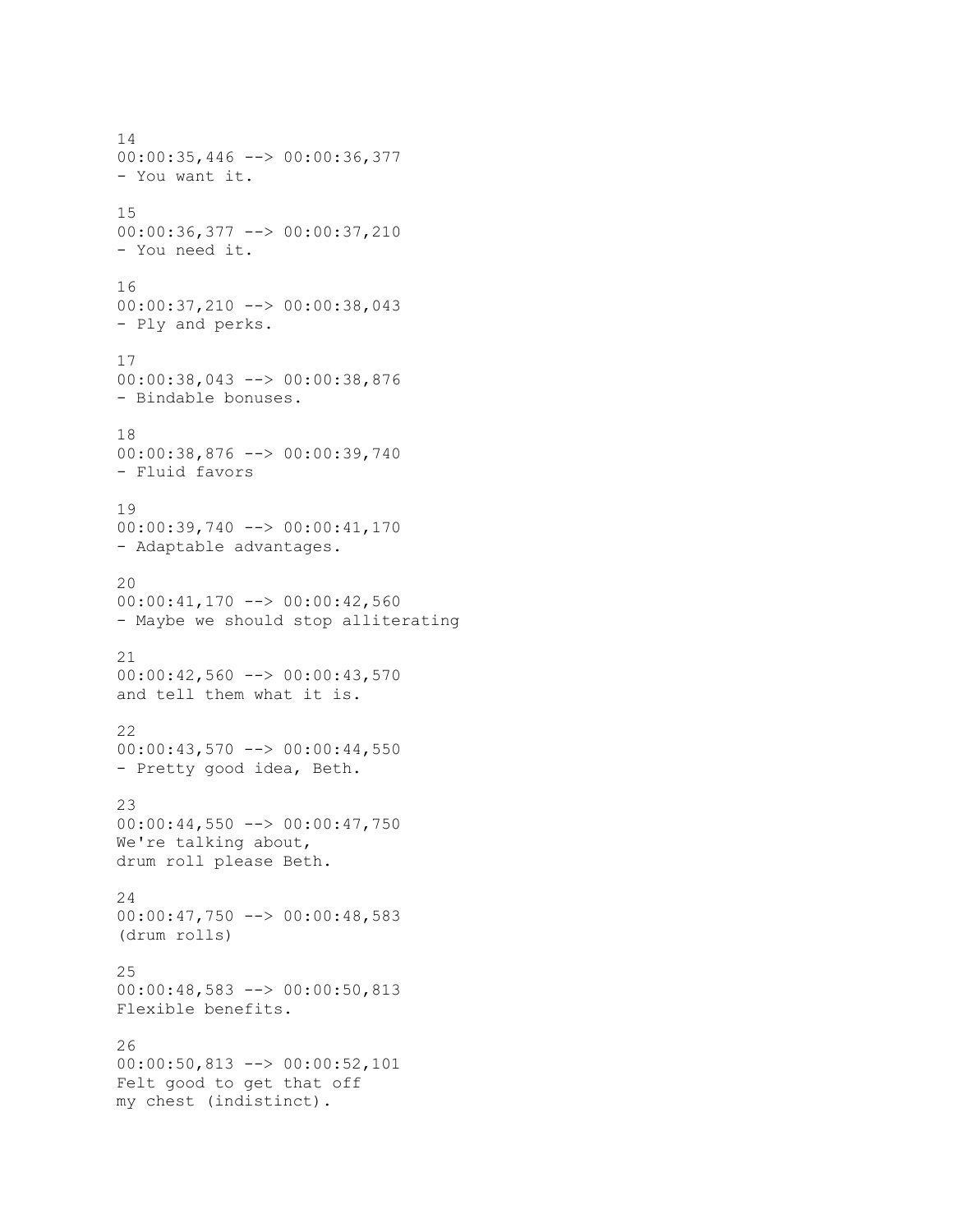27 00:00:52,101 --> 00:00:55,010 - Oh, that was way too much built up for an intro. 28 00:00:55,010 --> 00:00:56,920 - Now finally onto our story, 29 00:00:56,920 --> 00:00:58,770 the Department of Administrative Services, 30 00:00:58,770 --> 00:01:00,780 Human Resources Administration 31 00:01:00,780 --> 00:01:03,540 offers that competitive Flexible Benefits Program 32 00:01:03,540 --> 00:01:05,090 to state of Georgia employees, 33 00:01:05,090 --> 00:01:07,580 as part of a total rewards package. 34 00:01:07,580 --> 00:01:10,380 The program provides a wide range of coverage levels 35 00:01:10,380 --> 00:01:12,650 to advocate total wellness and protection, 36 00:01:12,650 --> 00:01:14,260 for you and your family. 37 00:01:14,260 --> 00:01:18,450 It's voluntary, fully insured and 100% employee funded. 38 00:01:18,450 --> 00:01:21,700 - Employees pay 100% of the premiums.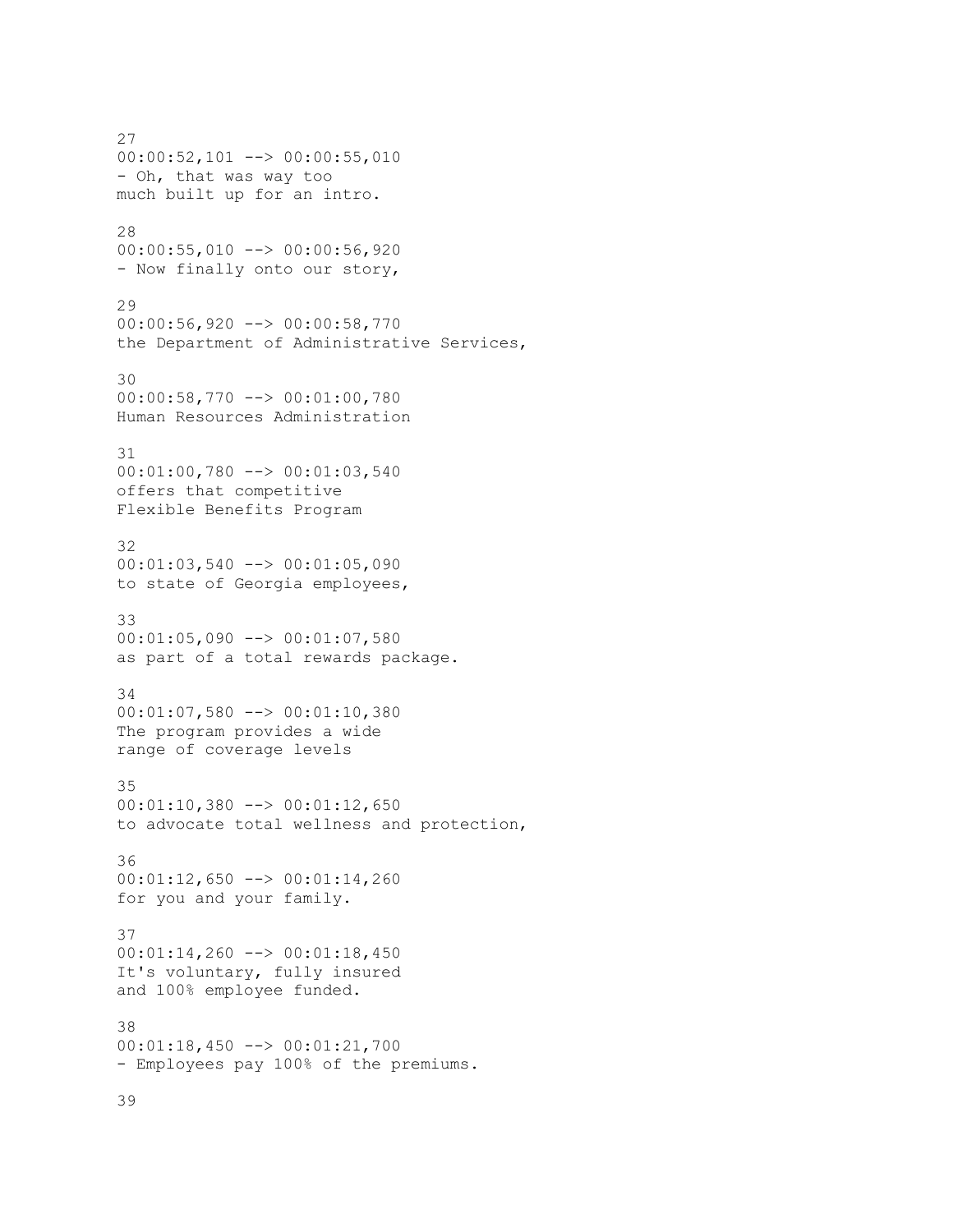```
00:01:21,700 --> 00:01:22,590
- I just said that.
40
00:01:22,590 --> 00:01:24,210
- Which includes an administrative fee
41
00:01:24,210 --> 00:01:26,090
for each option you select.
42
00:01:26,090 --> 00:01:29,190
The Flexible Benefits Program
is comprised of dental,
43
00:01:29,190 --> 00:01:33,060
vision, life insurance, accidental
death and dismemberment,
44
00:01:33,060 --> 00:01:34,980
flexible spending accounts, short-term
45
00:01:34,980 --> 00:01:37,480
and long-term disability, long-term care,
46
00:01:37,480 --> 00:01:39,900
critical illness and legal plan options.
47
00:01:39,900 --> 00:01:44,350
I might need to peruse those
legal plan options myself Beth.
48
00:01:44,350 --> 00:01:46,490
- Please don't tell us why.
49
00:01:46,490 --> 00:01:49,400
Premiums for dental,
vision, accidental death
50
00:01:49,400 --> 00:01:52,270
and dismemberment and the
flexible spending accounts
51
00:01:52,270 --> 00:01:54,410
```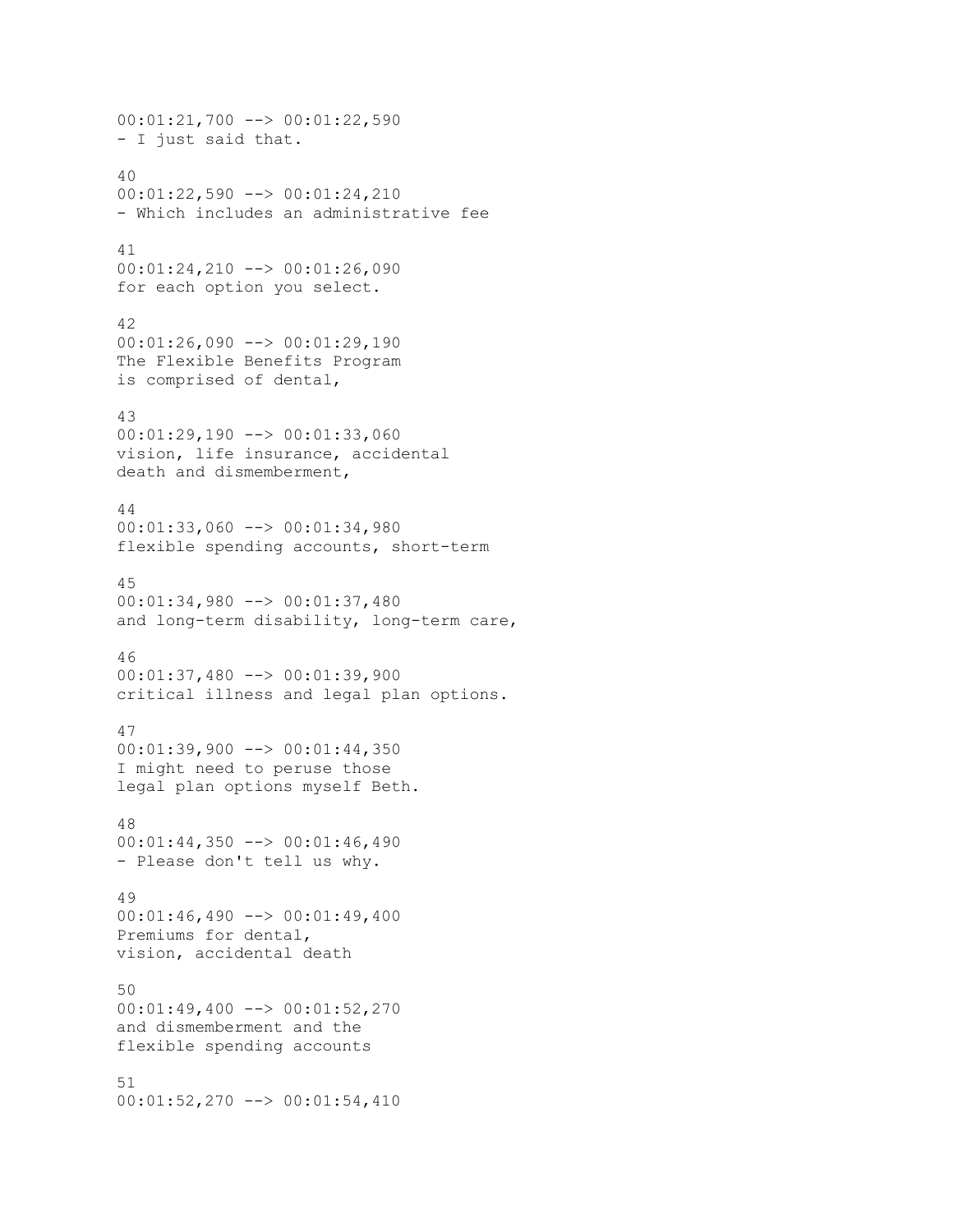```
plan options are pre-taxed,
52
00:01:54,410 --> 00:01:56,710
which reduces your taxable income.
53
00:01:56,710 --> 00:01:58,800
Can we say, yay.
54
00:01:58,800 --> 00:02:00,450
You have the option to pay premiums
55
00:02:00,450 --> 00:02:04,700for employee life insurance
on a pre post-tax basis.
56
00:02:04,700 --> 00:02:06,630
All other plan option premiums
57
00:02:06,630 --> 00:02:09,180
are deducted on a post-tax basis.
58
00:02:09,180 --> 00:02:11,650
- New hires have 31
days from your hire day
59
00:02:11,650 --> 00:02:13,970
to enroll in the Flexible
Benefits Program.
60
00:02:13,970 --> 00:02:15,320
To prepare you to enroll,
61
00:02:15,320 --> 00:02:17,040
an enrollment packet detailing
62
00:02:17,040 --> 00:02:19,250
the flexible benefits plan options
63
00:02:19,250 --> 00:02:21,360
will be mailed to your home address.
```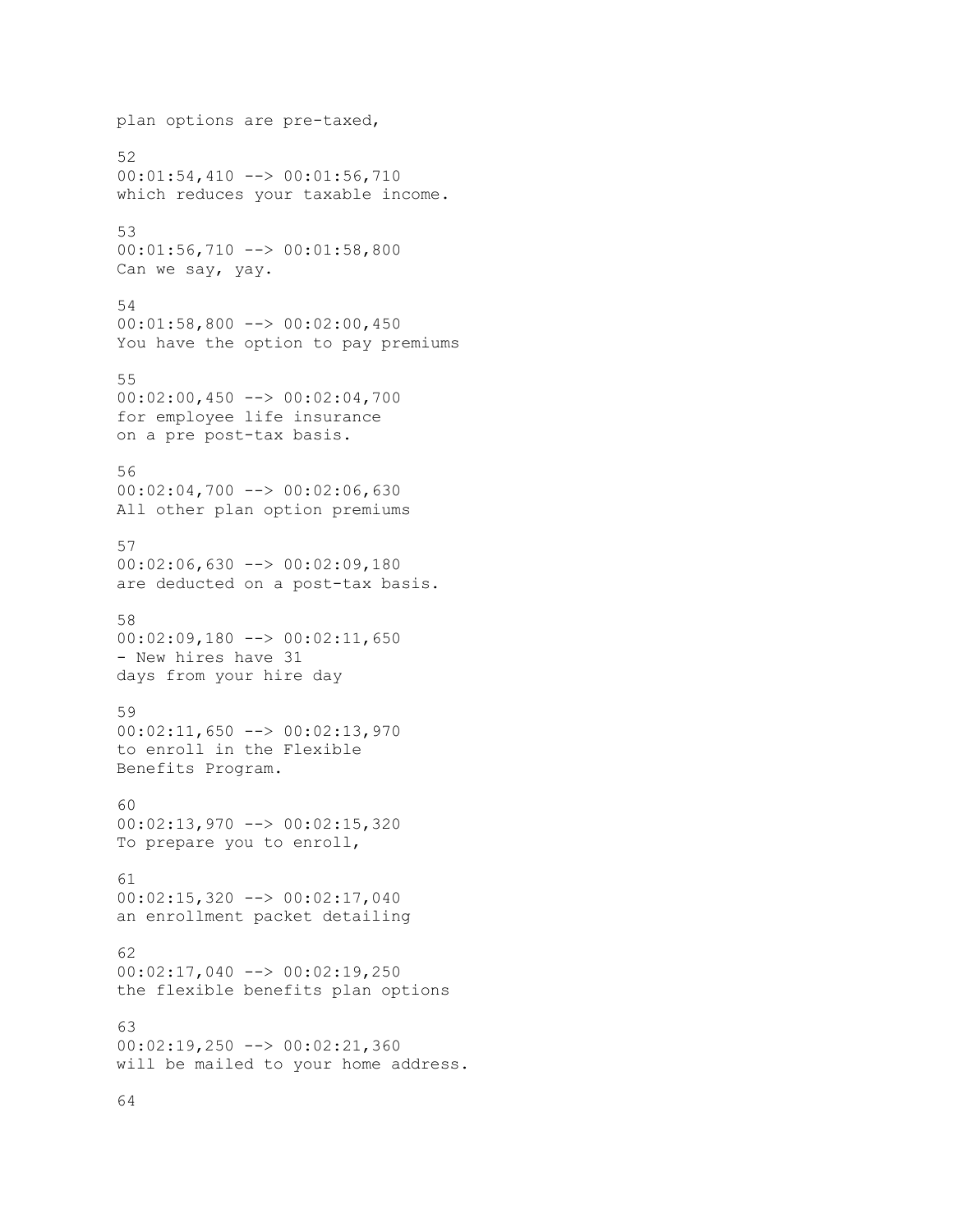```
00:02:21,360 --> 00:02:23,033
They know where you live.
65
00:02:24,330 --> 00:02:27,550
- During this time you may also
enroll eligible dependents.
66
00:02:27,550 --> 00:02:29,870
Contact your human
resources representative
67
00:02:29,870 --> 00:02:32,920
with questions about your
dependents eligibility.
68
00:02:32,920 --> 00:02:36,930
You may also enroll newly
eligible adult disabled dependents
69
00:02:36,930 --> 00:02:39,580who meet the definition
of a disabled dependent,
70
00:02:39,580 --> 00:02:42,320
at the time of your new hire enrollment.
71
00:02:42,320 --> 00:02:44,860
- Now onto the available plan options,
72
00:02:44,860 --> 00:02:47,520
starting with dental
insurance for employees,
73
00:02:47,520 --> 00:02:49,730
spouse, and spawn.
74
00:02:49,730 --> 00:02:52,440
- I think Tony means children.
75
00:02:52,440 --> 00:02:53,750
- I think they know what I mean.
```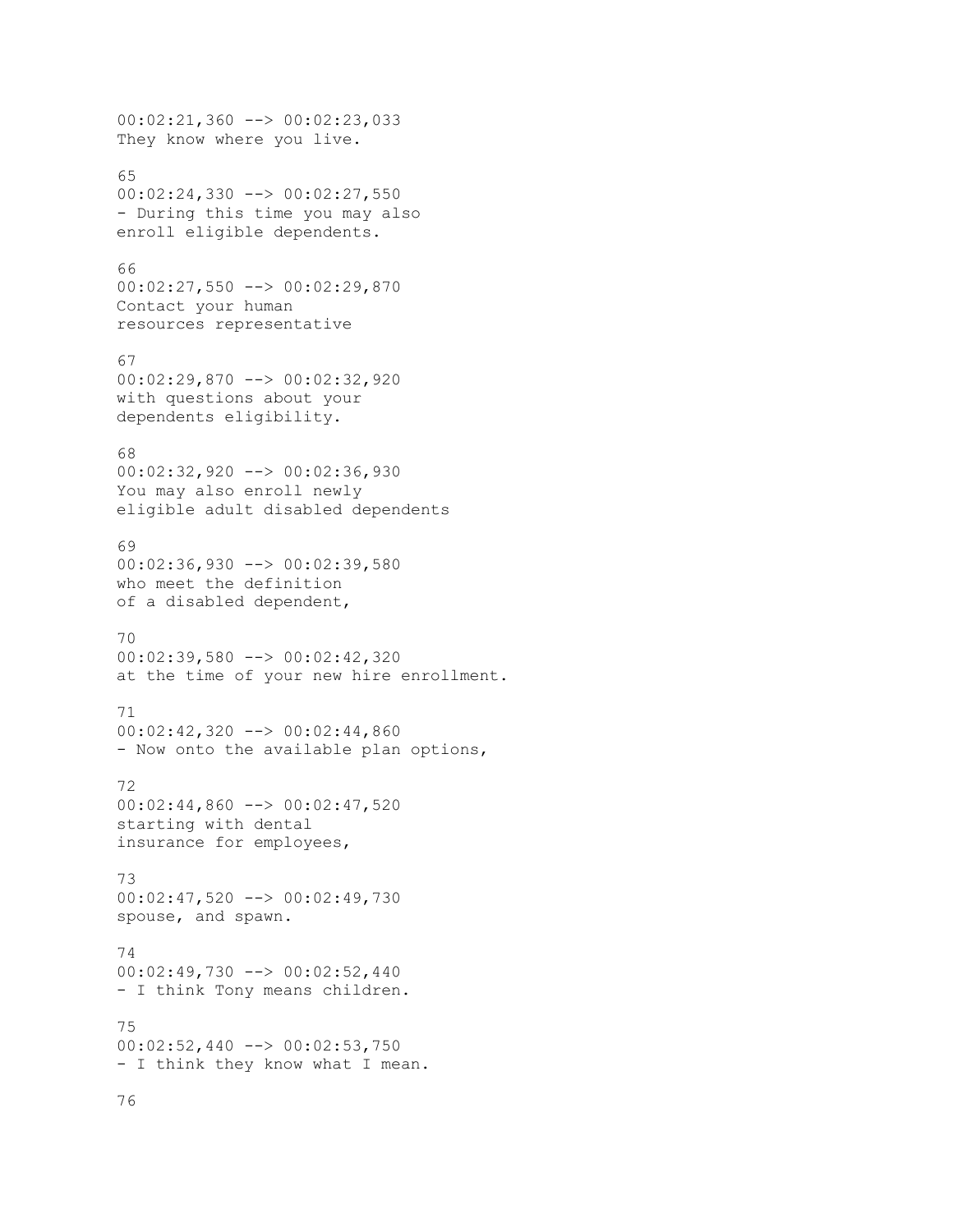```
00:02:53,750 --> 00:02:55,550
- What do you mean?
77
00:02:55,550 --> 00:02:57,900
- There are three main
dental plan options,
78
00:02:57,900 --> 00:03:00,870
Cigna Dental HMO is
in-network only coverage
79
00:03:00,870 --> 00:03:04,390
with no deductible coinsurance
or maximum benefit limits.
80
00:03:04,390 --> 00:03:06,610
There are Delta Dental PPO options,
81
00:03:06,610 --> 00:03:09,490
Select Plan and Select Plus Plan
82
00:03:09,490 --> 00:03:12,100
with in-network and
out-of-network benefits.
83
00:03:12,100 --> 00:03:15,860
The Select Plus option
includes orthodontia coverage.
84
00:03:15,860 --> 00:03:17,670
Did you ever have braces Beth?
85
00:03:17,670 --> 00:03:18,880
- Oh, absolutely Tony.
86
00:03:18,880 --> 00:03:20,603
I actually just got 'em removed.
87
00:03:21,490 --> 00:03:24,410
- Wow, now that is a winning smile, Beth.
88
00:03:24,410 --> 00:03:25,810
```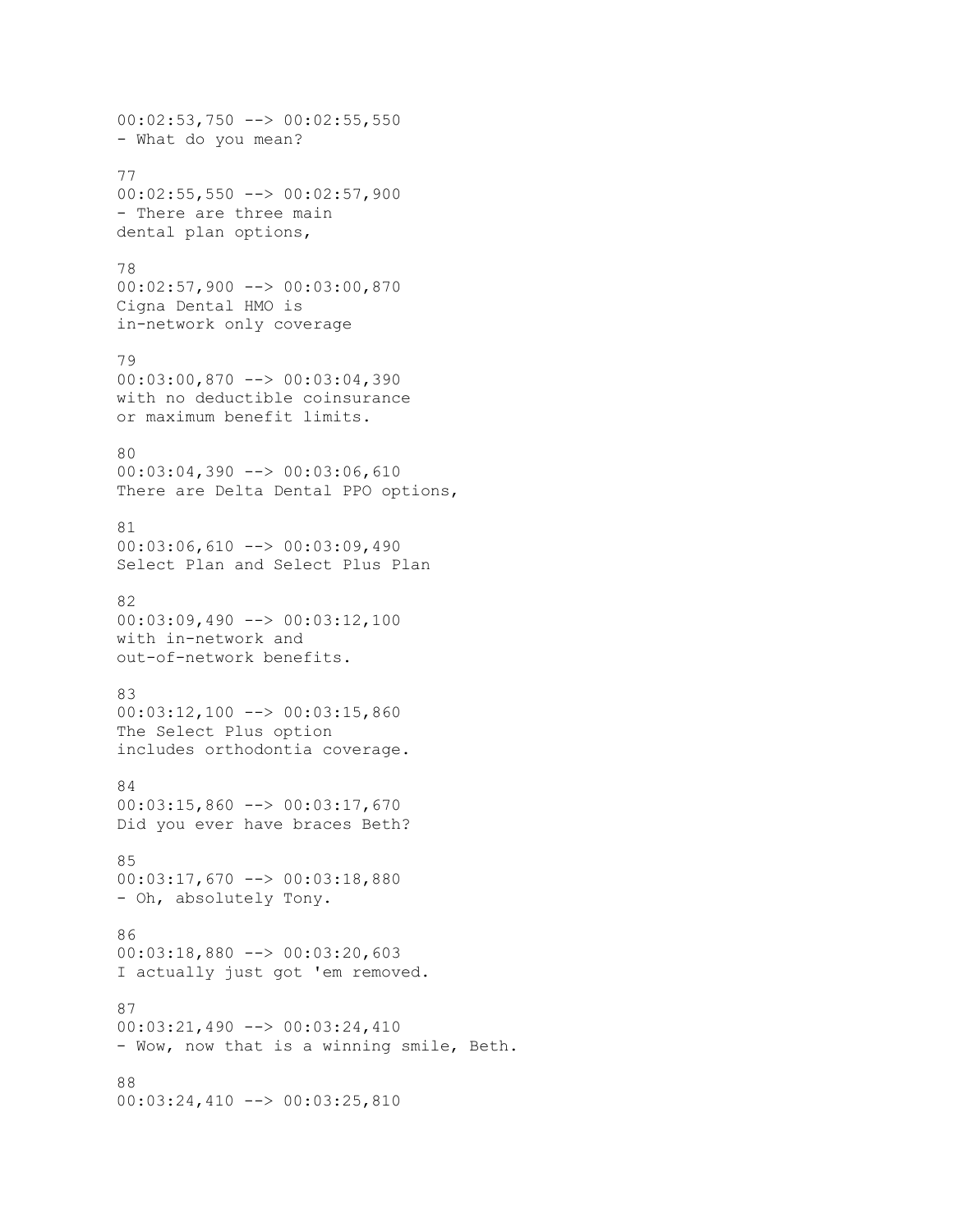```
You know what our viewers need
89
00:03:25,810 --> 00:03:27,730
to appreciate a smile like that?
90
00:03:27,730 --> 00:03:31,000
- What is a board certified
orthodontist for 600, Tony?
91
00:03:31,000 --> 00:03:33,560
- No Beth, good vision.
92
00:03:33,560 --> 00:03:36,230
Anthem Blue Cross Blue
Shield offers Select Plan
93
00:03:36,230 --> 00:03:39,850
and Select Plus Plan vision
insurance options for employees,
94
00:03:39,850 --> 00:03:41,705
spouse, and spawn.
95
00:03:41,705 --> 00:03:43,670
- (clears throat) Children.
96
00:03:43,670 --> 00:03:46,180
- Well these options provide
coverage for eye exams
97
00:03:46,180 --> 00:03:48,170
and eyeglass lenses every year.
98
00:03:48,170 --> 00:03:49,880
Copayments do apply.
99
00:03:49,880 --> 00:03:53,110
There are in-network and
out-of-network benefits.
100
00:03:53,110 --> 00:03:56,720
- Another available plan option
```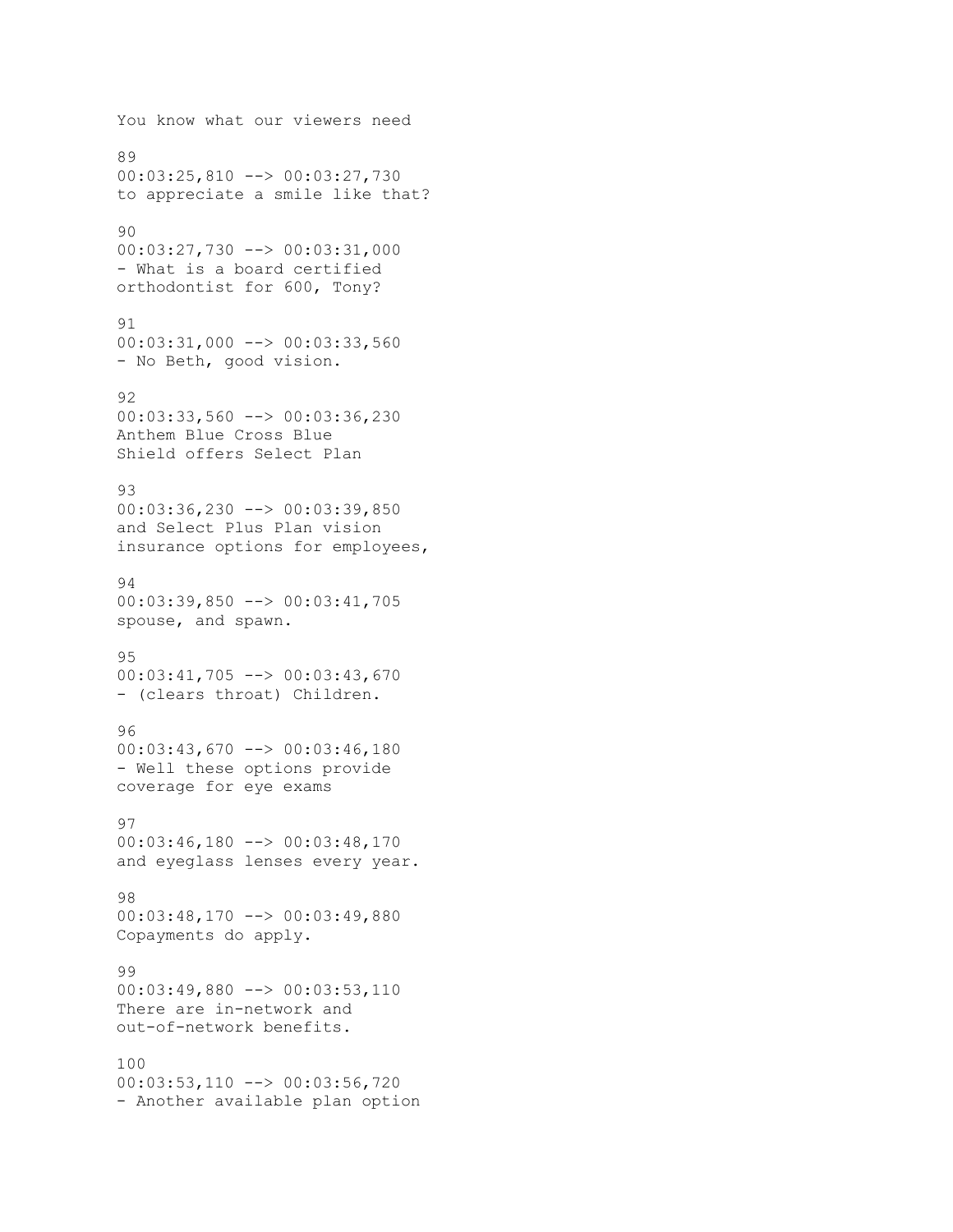is MetLife life insurance 101 00:03:56,720 --> 00:04:00,240 for employee, spouse and children. 102 00:04:00,240 --> 00:04:03,490 And accidental death and dismemberment for employees. 103 00:04:03,490 --> 00:04:05,880 You may elect up to 10 times your pay 104 00:04:05,880 --> 00:04:08,830 to a maximum benefit of 2 million dollars. 105 00:04:08,830 --> 00:04:11,370 - Whoa, those are some big bucks, Beth. 106 00:04:11,370 --> 00:04:13,410 - Well, that's what they call me outside of work, Tony. 107 00:04:13,410 --> 00:04:14,820 Big bucks Beth. 108 00:04:14,820 --> 00:04:16,550 The new hire eligibility period 109  $00:04:16,550$  -->  $00:04:19,660$ grants a one time opportunity to choose designated levels 110 00:04:19,660 --> 00:04:22,720 of employee and spouse life insurance coverage, 111 00:04:22,720 --> 00:04:25,690 without providing evidence of insurability. 112 00:04:25,690 --> 00:04:28,510 - Employees and eligible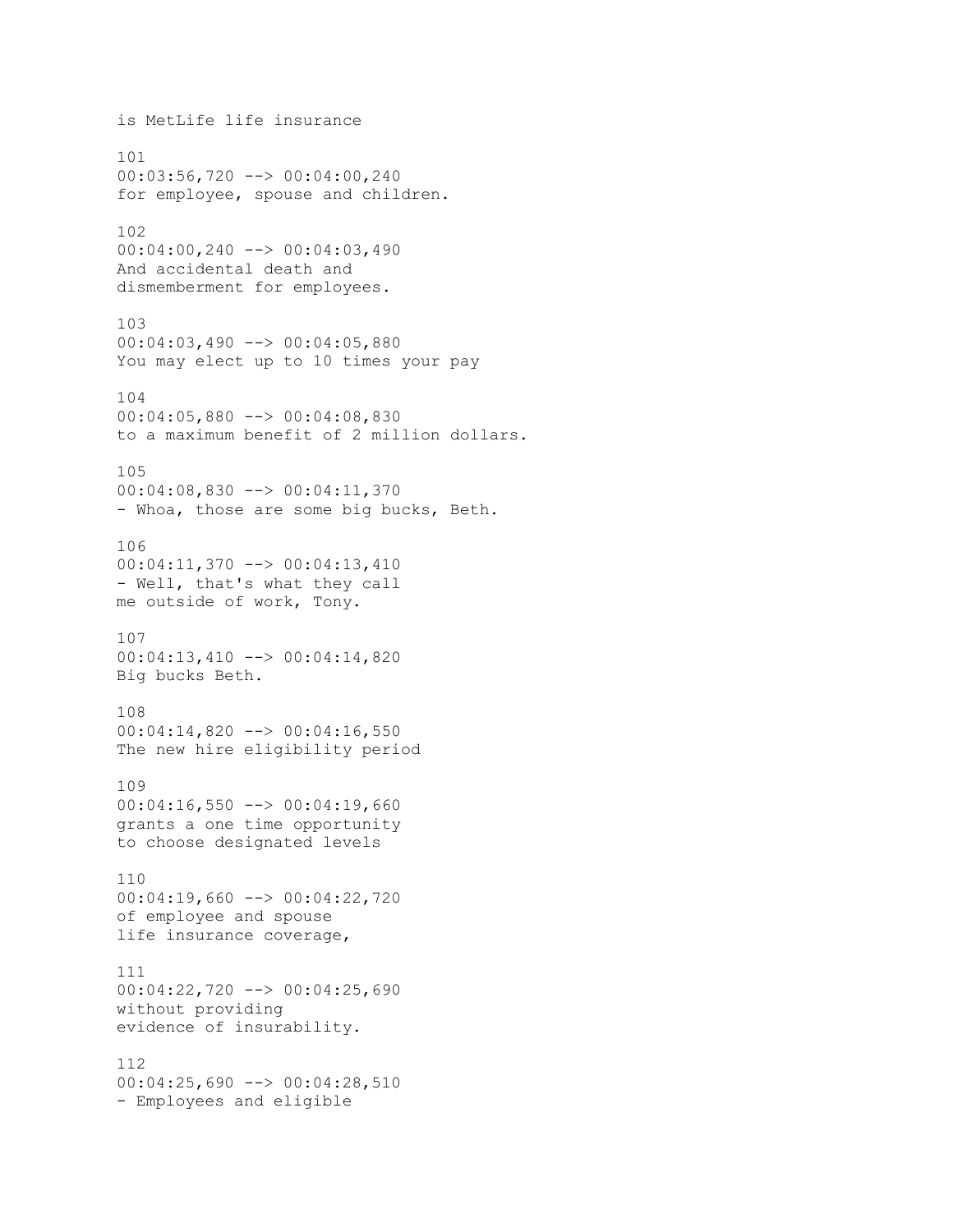```
dependents can also enjoy
113
00:04:28,510 --> 00:04:32,170
the WageWorks dependent care
flexible spending account
114
00:04:32,170 --> 00:04:34,600
and healthcare flexible spending account.
115
00:04:34,600 --> 00:04:36,830
Once you enroll in a
flexible spending account
116
00:04:36,830 --> 00:04:39,410
you may submit claims
for services incurred
117
00:04:39,410 --> 00:04:41,830
on or after the first of the month,
118
00:04:41,830 --> 00:04:42,830
after you have completed
119
00:04:42,830 --> 00:04:44,960
one full calendar month of employment.
120
00:04:44,960 --> 00:04:48,160
- During your 31-day new
hire eligibility period,
121
00:04:48,160 --> 00:04:50,300
you have a one time opportunity to sign up
122
00:04:50,300 --> 00:04:52,250
for short-term disability coverage
123
00:04:52,250 --> 00:04:55,680
without being subject to a
late entrant waiting period.
124
00:04:55,680 --> 00:04:58,350If you do not enroll
```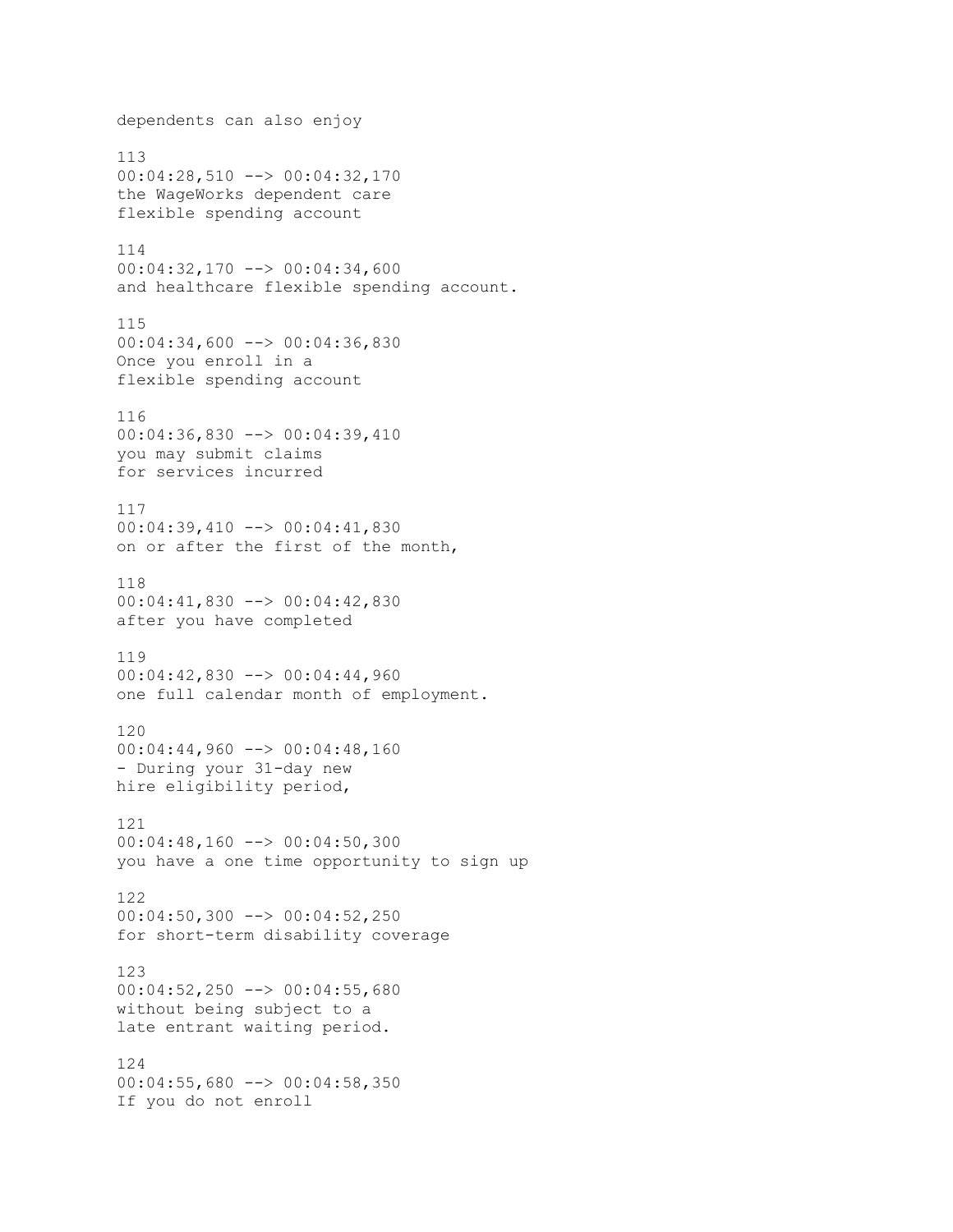within this 31-day period, 125 00:04:58,350 --> 00:05:01,380 you'll be subject to the late enrollment penalty. 126 00:05:01,380 --> 00:05:04,670 You can choose a seven day or 31-day waiting period. 127 00:05:04,670 --> 00:05:08,310 If approved short term disability benefits become payable 128 00:05:08,310 --> 00:05:10,410 after you have been continuously disabled 129 00:05:10,410 --> 00:05:14,140 for seven days option a, or 31 days option b. 130 00:05:14,140 --> 00:05:16,510 Long term disability benefits become payable 131 00:05:16,510 --> 00:05:18,700 after you have been continuously disabled 132 00:05:18,700 --> 00:05:21,100 for 180 calendar days. 133 00:05:21,100 --> 00:05:23,870 If you do not enroll within this 31-day period 134 00:05:23,870 --> 00:05:26,640 you'll need to complete a statement of health form. 135 00:05:26,640 --> 00:05:29,330 Your requested long-term disability coverage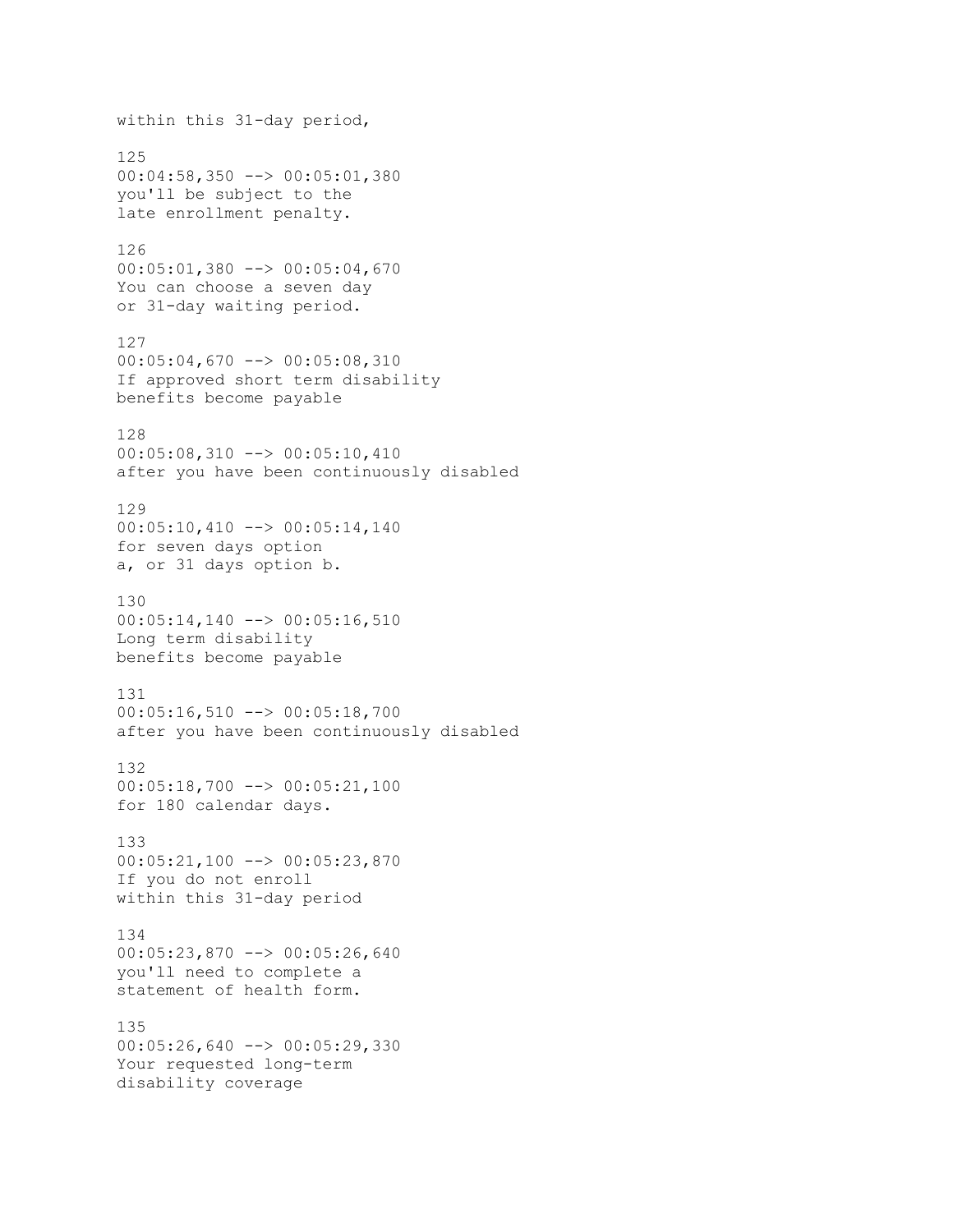136 00:05:29,330 --> 00:05:30,700 will not become effective 137 00:05:30,700 --> 00:05:34,200 until your evidence of insurability is approved. 138 00:05:34,200 --> 00:05:37,770 - Next up, Unum long-term care benefits 139 00:05:37,770 --> 00:05:40,000 are for the employee, spouse, parents, 140 00:05:40,000 --> 00:05:41,310 and parents (indistinct). 141 00:05:41,310 --> 00:05:43,700 They provide a wide range of personal care, 142 00:05:43,700 --> 00:05:46,340 health and social services for people of all ages 143 00:05:46,340 --> 00:05:49,770 who suffer a chronic disease or long lasting disability. 144 00:05:49,770 --> 00:05:53,010 Now these services can be provided in a nursing facility, 145 00:05:53,010 --> 00:05:55,530 an adult daycare center or at home, 146 00:05:55,530 --> 00:05:57,750 and can involve some nursing care. 147 00:05:57,750 --> 00:06:00,020 You have a one time opportunity to sign up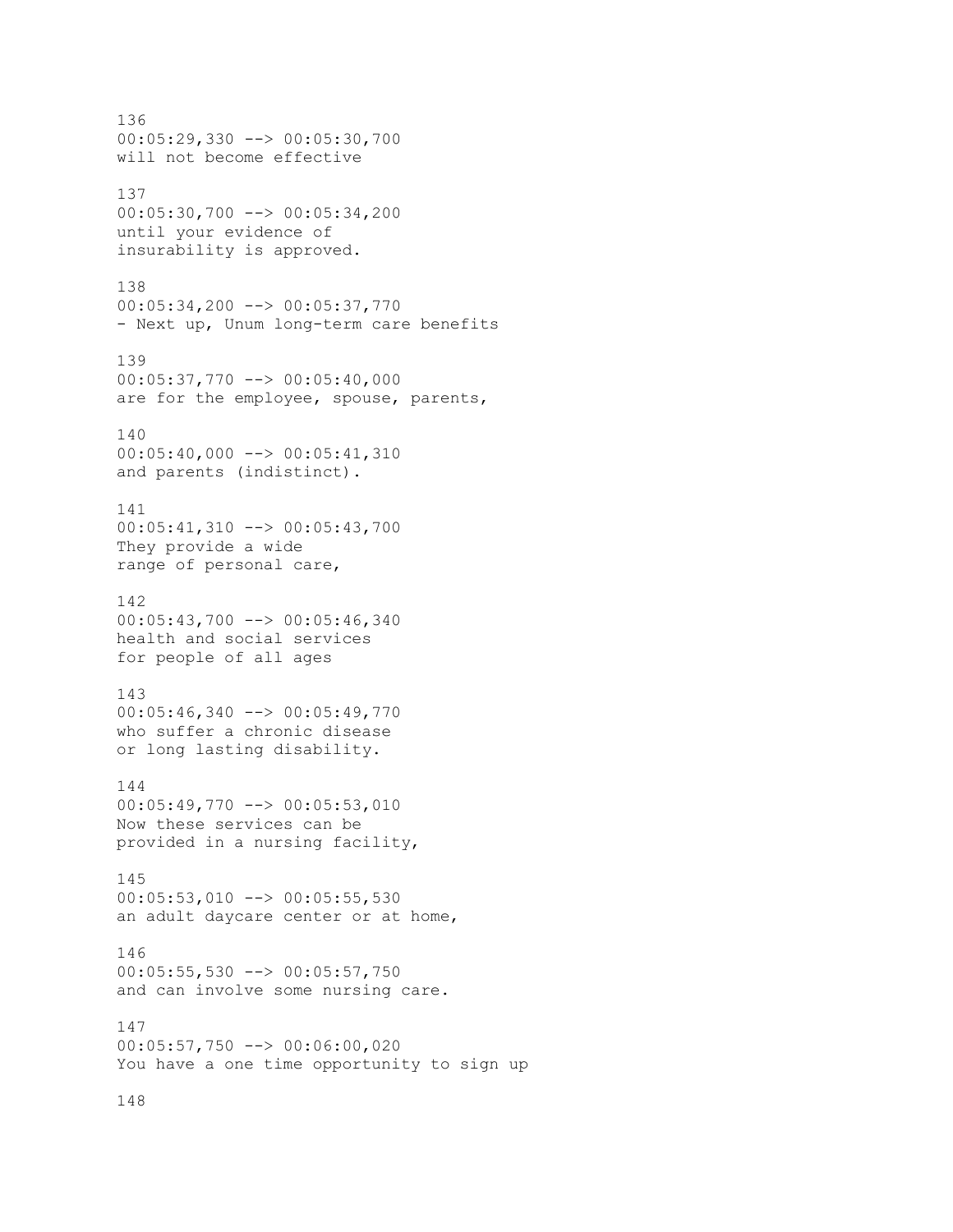00:06:00,020 --> 00:06:01,740 for long term care insurance 149 00:06:01,740 --> 00:06:04,690 without providing evidence of insurability. 150 00:06:04,690 --> 00:06:07,870 - Another plan option available to employee and spouse 151 00:06:07,870 --> 00:06:12,000 is Aflac critical illness and critical illness accident. 152 00:06:12,000 --> 00:06:14,310 During your new hire eligibility period, 153 00:06:14,310 --> 00:06:16,910 you and your spouse have a one-time opportunity 154 00:06:16,910 --> 00:06:18,630 to sign up for guaranteed levels 155 00:06:18,630 --> 00:06:20,360 of critical illness insurance, 156 00:06:20,360 --> 00:06:24,710 up to \$30,000 without providing evidence of insurability 157 00:06:24,710 --> 00:06:26,540 - And talk about news you can use, Beth. 158  $00:06:26,540$  -->  $00:06:29,500$ There are MetLife legal plans offering Select, 159 00:06:29,500 --> 00:06:32,240 Select Plus and Select Premium options.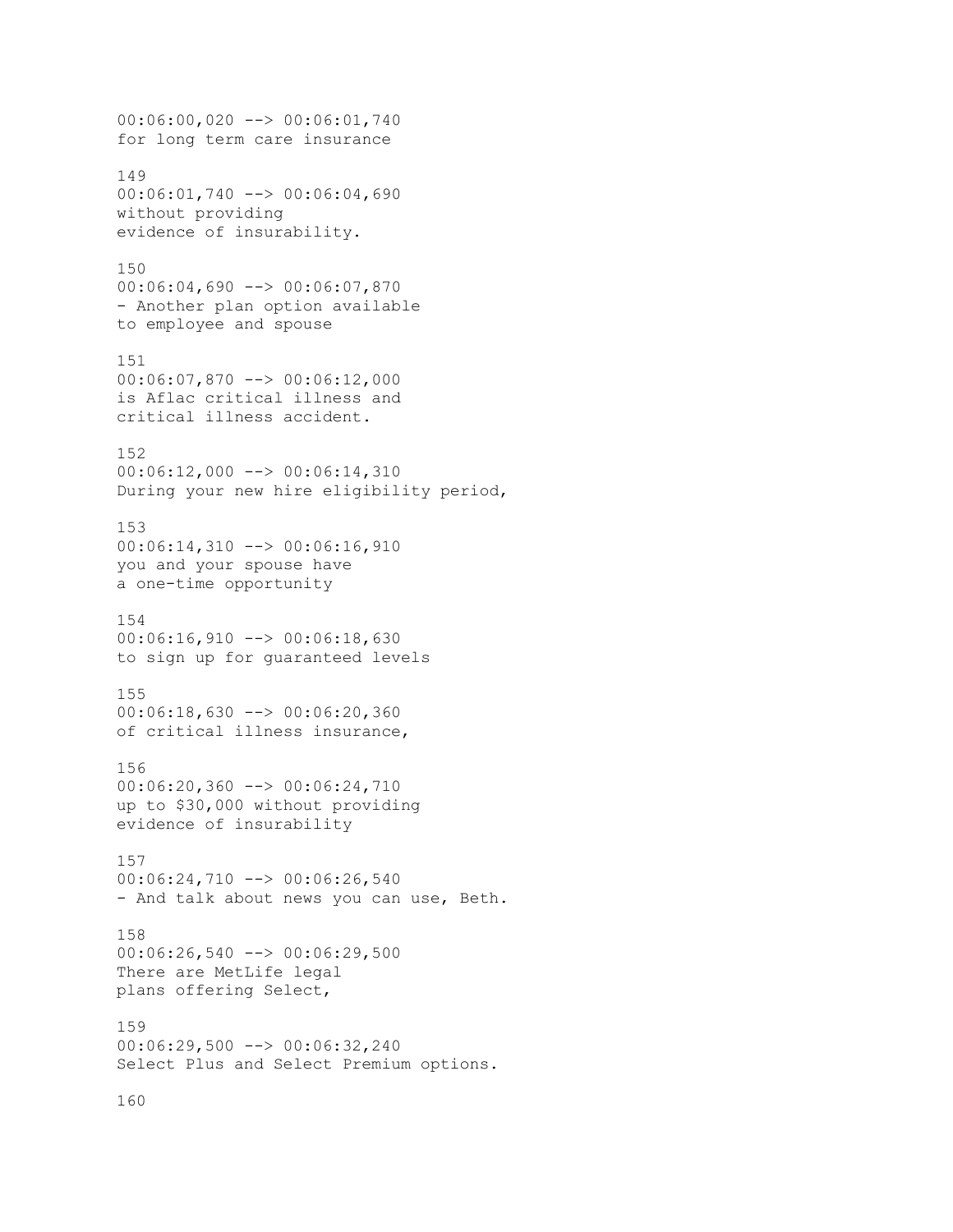00:06:32,240 --> 00:06:36,480 These plans provide access to attorneys as if on a retainer, 161 00:06:36,480 --> 00:06:40,390 through a net of pre qualified attorneys. 162 00:06:40,390 --> 00:06:41,580 - What are you doing there? 163 00:06:41,580 --> 00:06:43,880 - I'm just searching through attorneys, Beth 164 00:06:43,880 --> 00:06:46,150 - Ah, please reference the summary plan 165 00:06:46,150 --> 00:06:48,730 description documents for more details. 166 00:06:48,730 --> 00:06:50,460 While my co-host seeks counsel 167 00:06:50,460 --> 00:06:52,490 for his questionable legal issues, 168 00:06:52,490 --> 00:06:55,130 I'll tell you how to enroll in your flexible benefits. 169 00:06:55,130 --> 00:06:58,937 Simply access the enrollment portal at GaBreeze.ga.gov. 170  $00:07:00,650$  -->  $00:07:03,400$ You can contact the GaBreeze Benefits Center 171 00:07:03,400 --> 00:07:06,020 with questions or for enrollment assistance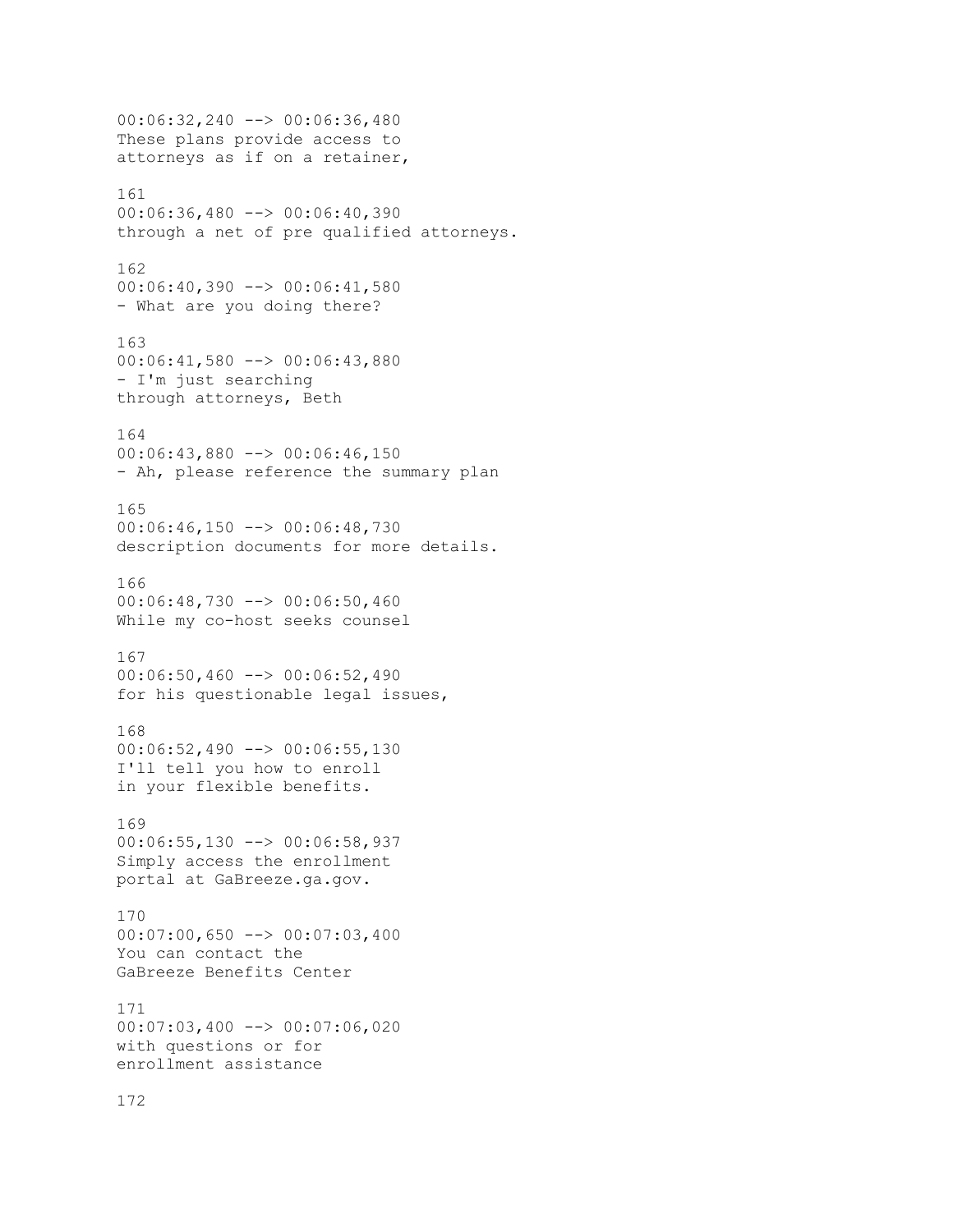00:07:06,020 --> 00:07:10,070 at (877) 342-7339. 173 00:07:10,070 --> 00:07:12,780 The Benefit Center is available Monday through Friday 174 00:07:12,780 --> 00:07:15,580 between 8:00 a.m and 5:00 p.m Eastern. 175 00:07:15,580 --> 00:07:19,220 And, we fact checked this insider detail, 176 00:07:19,220 --> 00:07:21,810 you can also enroll in the Flexible Benefits Program 177 00:07:21,810 --> 00:07:25,140 during the year if you experience a qualifying event 178 00:07:25,140 --> 00:07:27,680 or in the fall during open enrollment. 179 00:07:27,680 --> 00:07:29,223 You heard it here first. 180 00:07:30,230 --> 00:07:32,800 Okay Tony, this is the part where we need you to explain 181 00:07:32,800 --> 00:07:34,400 what happens after new hires enroll 182  $00:07:34,400$  -->  $00:07:35,950$ in their flexible benefits. 183 00:07:35,950 --> 00:07:38,400 - Did you say you need me, Beth? 184 00:07:38,400 --> 00:07:41,540 - I mean, I just need you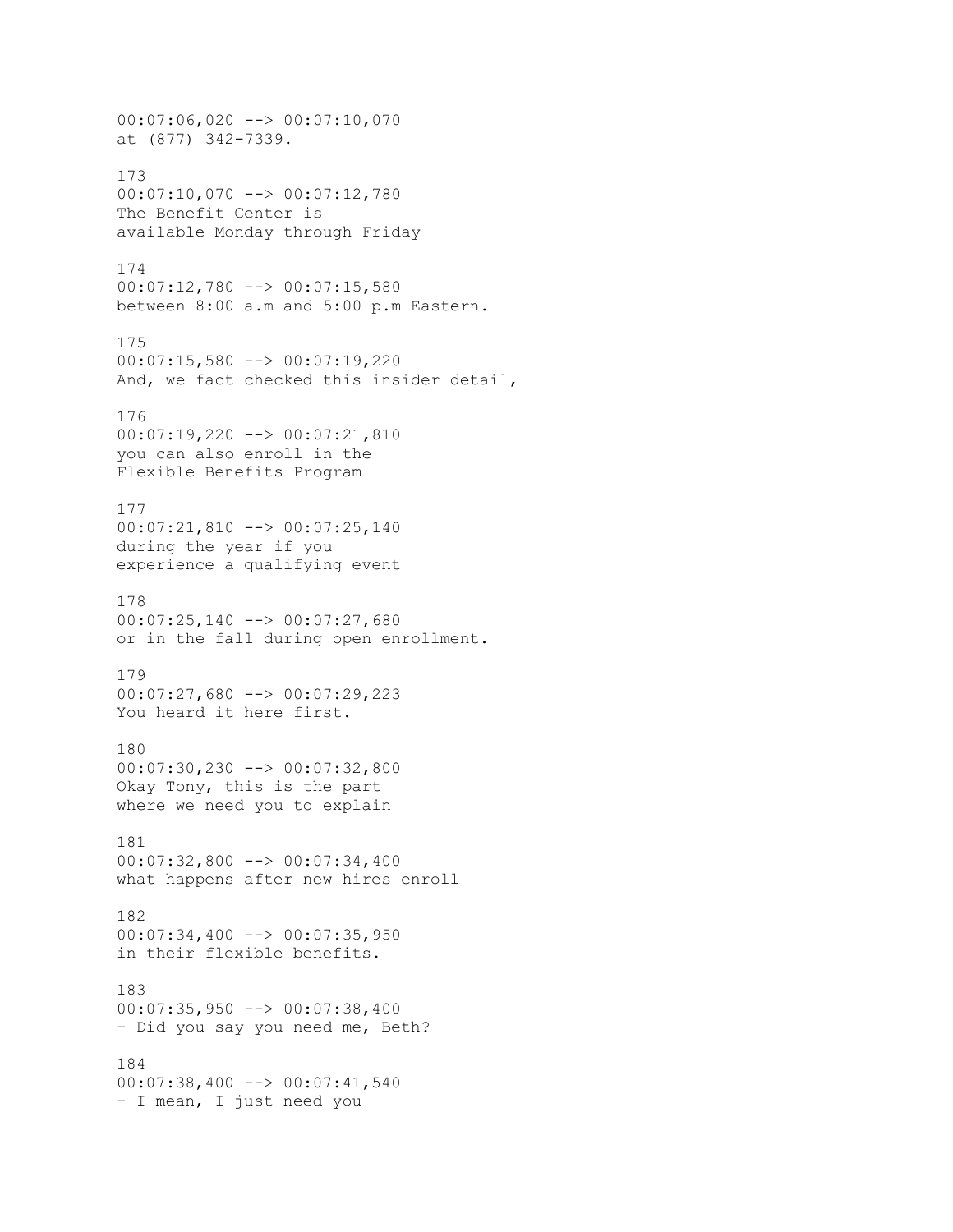```
to read the teleprompter.
185
00:07:41,540 --> 00:07:43,900
- Oh, you need a Tony Harris.
186
00:07:43,900 --> 00:07:45,860
- Breakdown, a Tony Harris breakdown.
187
00:07:45,860 --> 00:07:47,000
Sure, why not?
188
00:07:47,000 --> 00:07:49,050- Ah, (upbeat music)
189
00:07:49,050 --> 00:07:50,970
Your flexible benefits become effective
190
00:07:50,970 --> 00:07:52,420
on the first day of the following month
191
00:07:52,420 --> 00:07:54,610
after you have completed
a full calendar month
192
00:07:54,610 --> 00:07:56,100
of continuous employment.
193
00:07:56,100 --> 00:07:59,010
Generally your flexible
spending account contributions
194
00:07:59,010 --> 00:08:00,200
are deducted twice a month.
195
00:08:00,200 --> 00:08:03,570
All other premiums are deducted
at the end of the month.
196
00:08:03,570 --> 00:08:05,340
You'll receive identification cards
```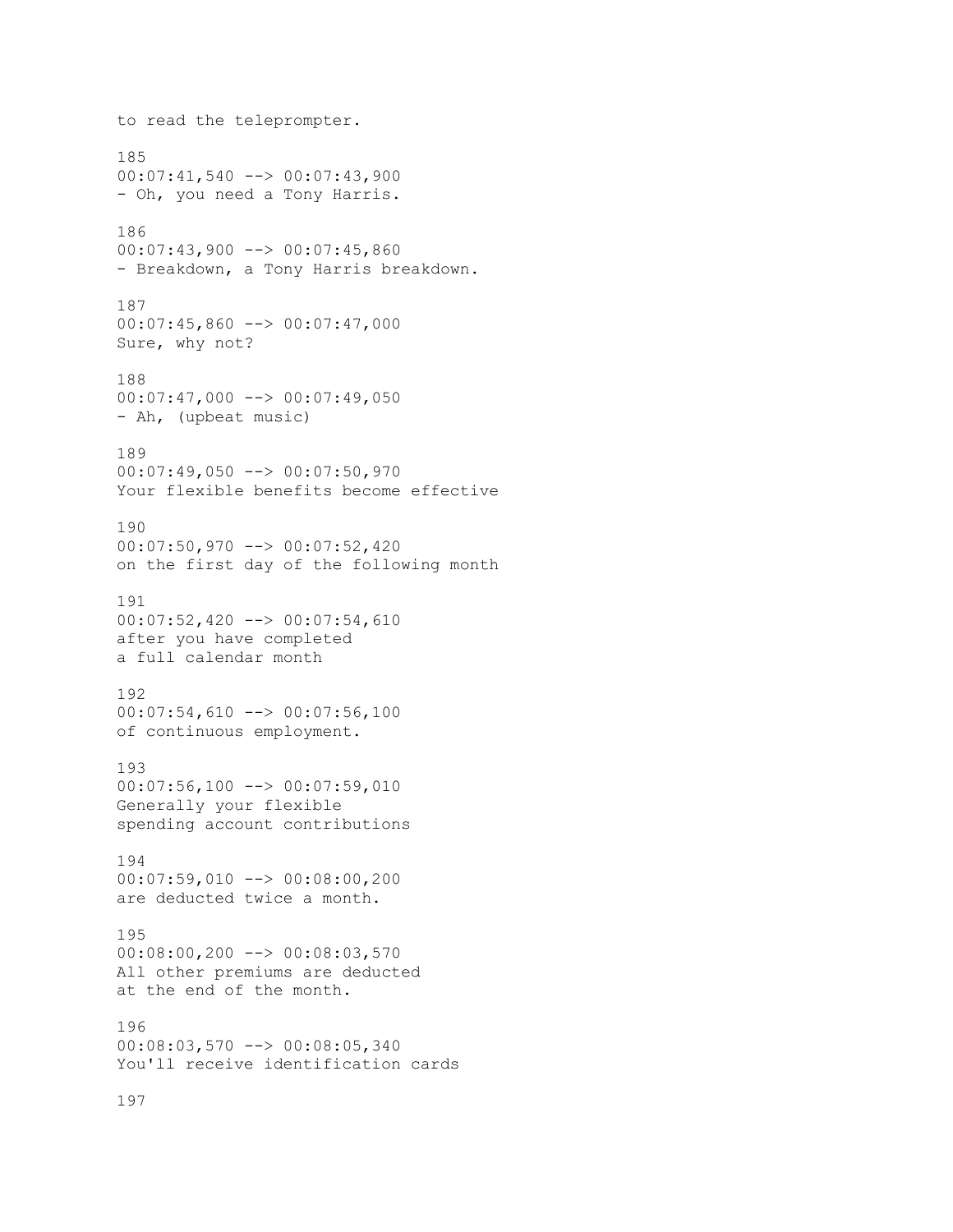```
00:08:05,340 --> 00:08:09,330
for certain plan options from
the Flexible Benefits vendors.
198
00:08:09,330 --> 00:08:11,250
Contact your Flexible
Benefits vendors directly
199
00:08:11,250 --> 00:08:14,050
with questions regarding
any of the plan options.
200
00:08:14,050 --> 00:08:16,410
- Ah, nicely done Tony.
201
00:08:16,410 --> 00:08:18,370
A treasure trove of resources,
202
00:08:18,370 --> 00:08:20,080
such as Flexible Benefits rates,
203
00:08:20,080 --> 00:08:22,130
summary plan descriptions and more
204
00:08:22,130 --> 00:08:23,807
are available GaBreeze.ga.gov,
205
00:08:25,355 --> 00:08:30,355
doas.ga.gov and team.ga.gov/my-benefits.
206
00:08:32,110 --> 00:08:34,090
Supporting employees and their efforts
207
00:08:34,090 --> 00:08:36,460
to prioritize work and personal needs,
208
00:08:36,460 --> 00:08:38,280
is high priority for the Department
209
00:08:38,280 --> 00:08:39,700
of Administrative Services,
```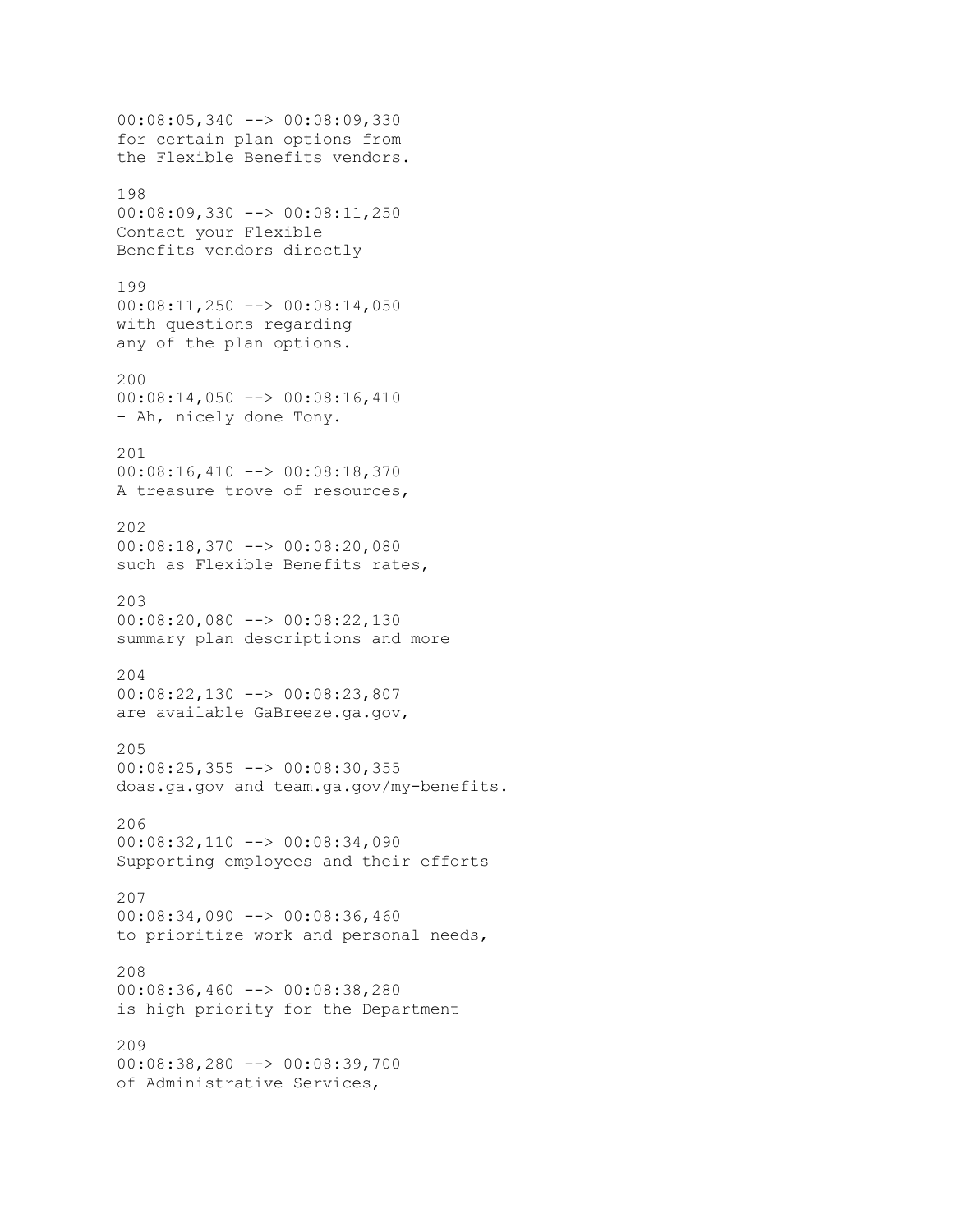210 00:08:39,700 --> 00:08:41,870 Human Resources Administration. 211 00:08:41,870 --> 00:08:43,160 What a mouthful. 212 00:08:43,160 --> 00:08:46,030 This agency invests in the employee experience 213 00:08:46,030 --> 00:08:48,930 with various programs promoting work life balance. 214 00:08:48,930 --> 00:08:49,942 What is that? 215 00:08:49,942 --> 00:08:53,980 They are as follows, the employee assistance program. 216 00:08:53,980 --> 00:08:56,390 Participating state entities have access 217 00:08:56,390 --> 00:09:00,380 to provider referrals, counselors and training resources 218 00:09:00,380 --> 00:09:01,900 - Flexible work schedules. 219 00:09:01,900 --> 00:09:04,830 Many state entities allow employees to work from home, 220 00:09:04,830 --> 00:09:07,020 work alternative work schedules 221 00:09:07,020 --> 00:09:08,890 or work a combination of both.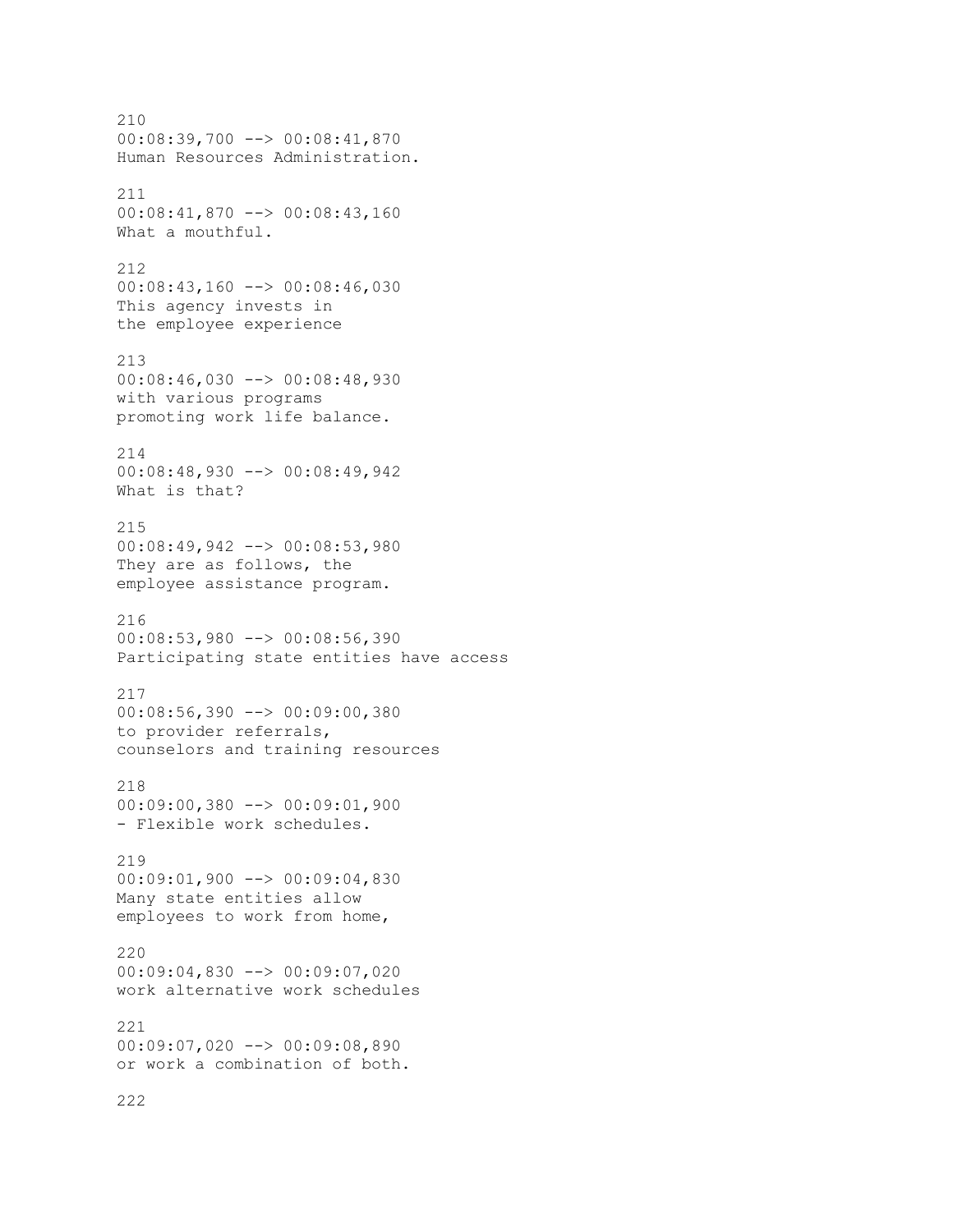00:09:08,890 --> 00:09:11,930 - Georgia state charitable contributions program. 223 00:09:11,930 --> 00:09:14,100 During the annual charity campaign, 224 00:09:14,100 --> 00:09:15,840 employees can make a one time 225 00:09:15,840 --> 00:09:17,950 monetary charitable contribution 226 00:09:17,950 --> 00:09:21,280 or make a pledge to donate through payroll deductions 227 00:09:21,280 --> 00:09:22,830 withheld throughout the year 228 00:09:22,830 --> 00:09:25,310 to an independent charity or federation. 229 00:09:25,310 --> 00:09:26,990 - You know, it's all about the whales for me, Beth. 230 00:09:26,990 --> 00:09:28,780 I just love sea creatures. 231 00:09:28,780 --> 00:09:30,030 - You know I do too. 232 00:09:30,030 --> 00:09:32,480 - Hey, did you ever swim with dolphins in exotic locals? 233 00:09:32,480 --> 00:09:33,313 - Oh no. 234 00:09:33,313 --> 00:09:36,380 The ocean is a terrifying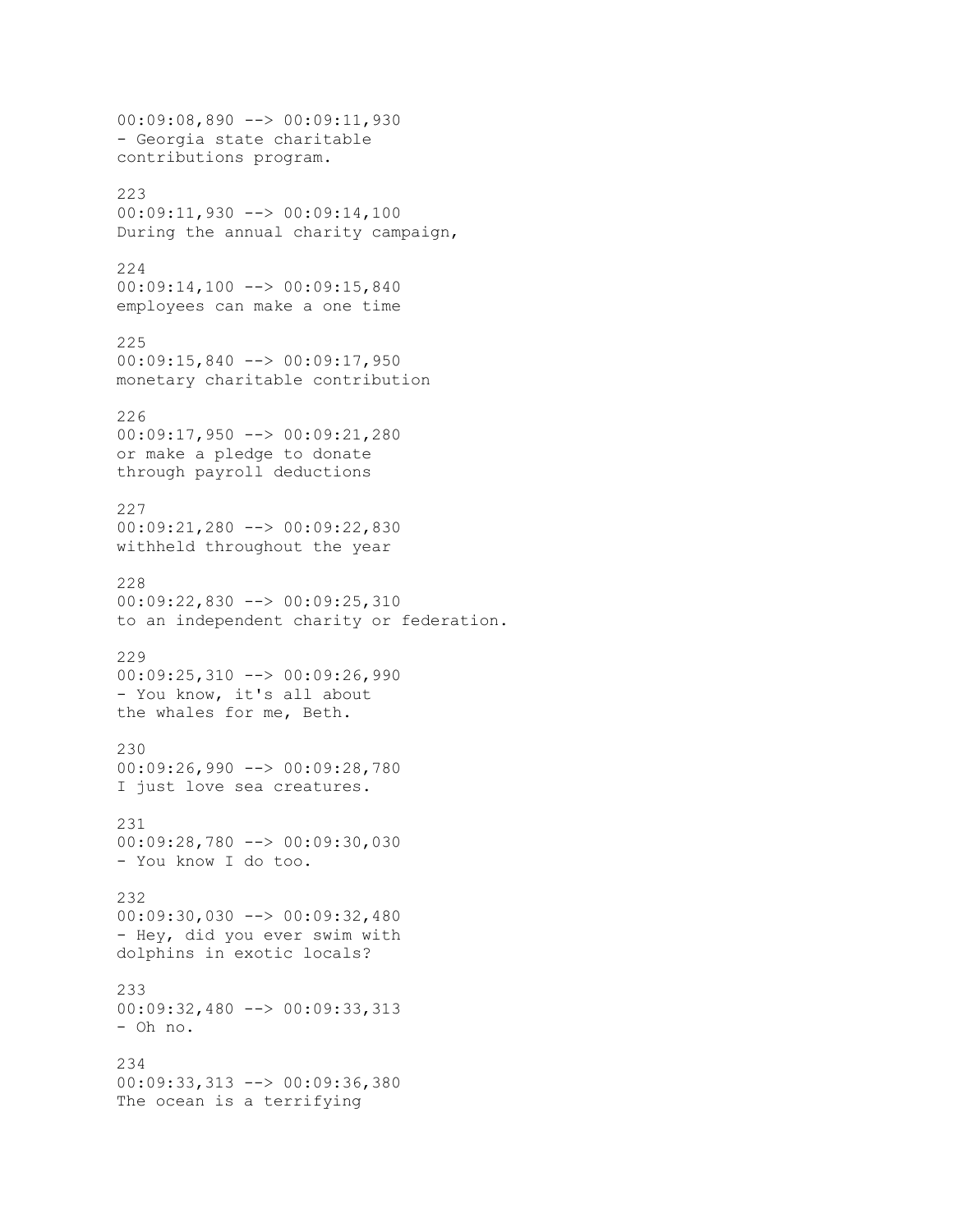place in I burn easily. 235 00:09:36,380 --> 00:09:37,290 - Fair. 236 00:09:37,290 --> 00:09:38,190 Whoa, literally. 237 00:09:38,190 --> 00:09:39,120 - Yeah. 238 00:09:39,120 --> 00:09:42,310 - Huh, then there's the employee purchasing program. 239 00:09:42,310 --> 00:09:44,630 Employees who meet the eligibility requirements  $240$ 00:09:44,630 --> 00:09:47,030 can purchase items and pay for them 241 00:09:47,030 --> 00:09:50,720 through payroll deductions for up to six or 12 month terms. 242 00:09:50,720 --> 00:09:52,330 - Employee discounts. 243 00:09:52,330 --> 00:09:54,480 Now we're speaking my love language. 244 00:09:54,480 --> 00:09:57,460 Employee discounts are available for various attractions, 245 00:09:57,460 --> 00:10:00,880 shopping and there are technology and travel discounts too. 246 00:10:00,880 --> 00:10:02,950 I've got my eye on a new rumor.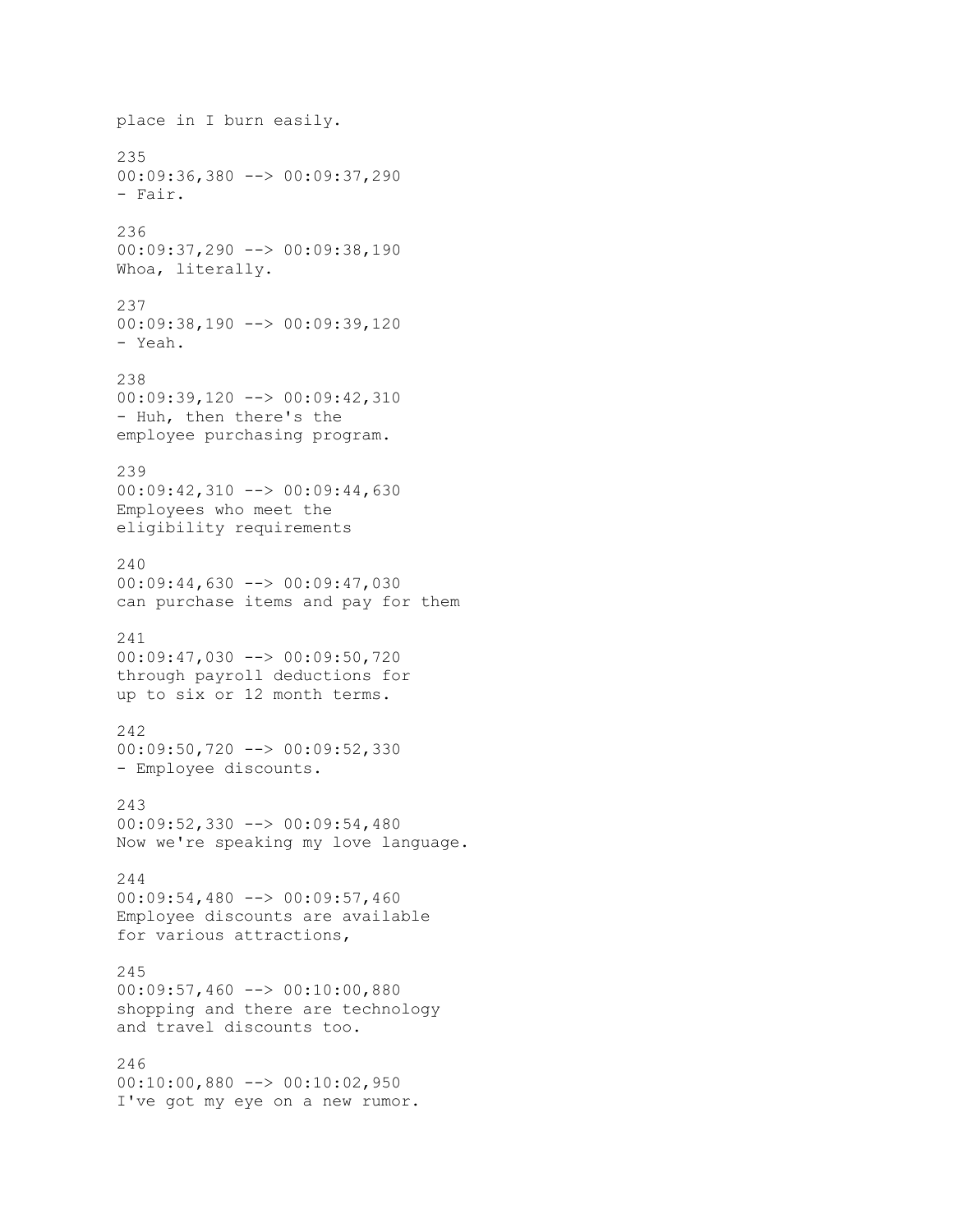247 00:10:02,950 --> 00:10:05,370 - Recognition is such great affirmation 248 00:10:05,370 --> 00:10:08,330 for recipients of faithful service awards, Beth. 249 00:10:08,330 --> 00:10:10,130 Employees reaching certain milestones, 250 00:10:10,130 --> 00:10:11,970 such as years of service are recognized 251 00:10:11,970 --> 00:10:14,810 and awarded certificates and or lapel pins. 252 00:10:14,810 --> 00:10:17,450 Now I am a big fan of the lapel pins. 253 00:10:17,450 --> 00:10:19,370 In fact, I collect them. 254 00:10:19,370 --> 00:10:21,390 - Whoa, from the looks of that, Tony 255 00:10:21,390 --> 00:10:23,715 seems like you've been here 920 years. 256 00:10:23,715 --> 00:10:24,548 - Huh. 257 00:10:24,548 --> 00:10:27,830 - Next up, workers compensation/return to work. 258 00:10:27,830 --> 00:10:30,250 Employees approved for workers compensation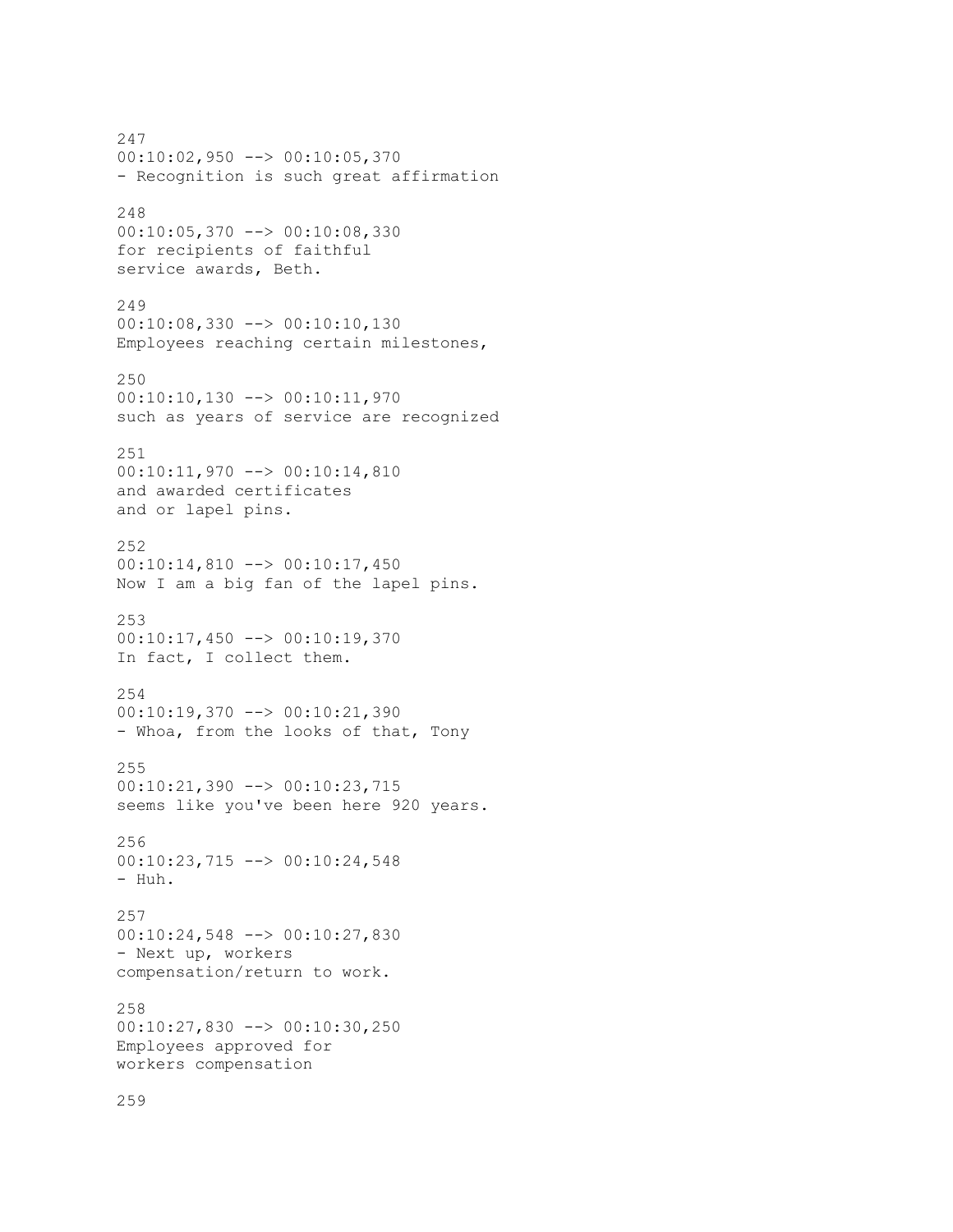```
00:10:30,250 --> 00:10:32,510
receive medical and disability benefits
260
00:10:32,510 --> 00:10:34,560
for their injuries resulting in partial
261
00:10:34,560 --> 00:10:37,440
or total incapacity or death.
262
00:10:37,440 --> 00:10:40,130
The return to work program
is a collaborative approach
263
00:10:40,130 --> 00:10:41,800
between all parties that helps
264
00:10:41,800 --> 00:10:44,440
medically able employees return to work.
265
00:10:44,440 --> 00:10:46,500
- And the final work life balance program
266
00:10:46,500 --> 00:10:49,250
is the Path2College 529 Plan.
267
00:10:49,250 --> 00:10:54,120
This state sponsor tax advantaged
529 college savings plan
268
00:10:54,120 --> 00:10:55,910helps families and individuals plan
269
00:10:55,910 --> 00:10:57,500
for the cost of education.
270
00:10:57,500 --> 00:11:00,470
You really can't put a price
on higher education, Beth
271
00:11:00,470 --> 00:11:01,550
it's invaluable.
```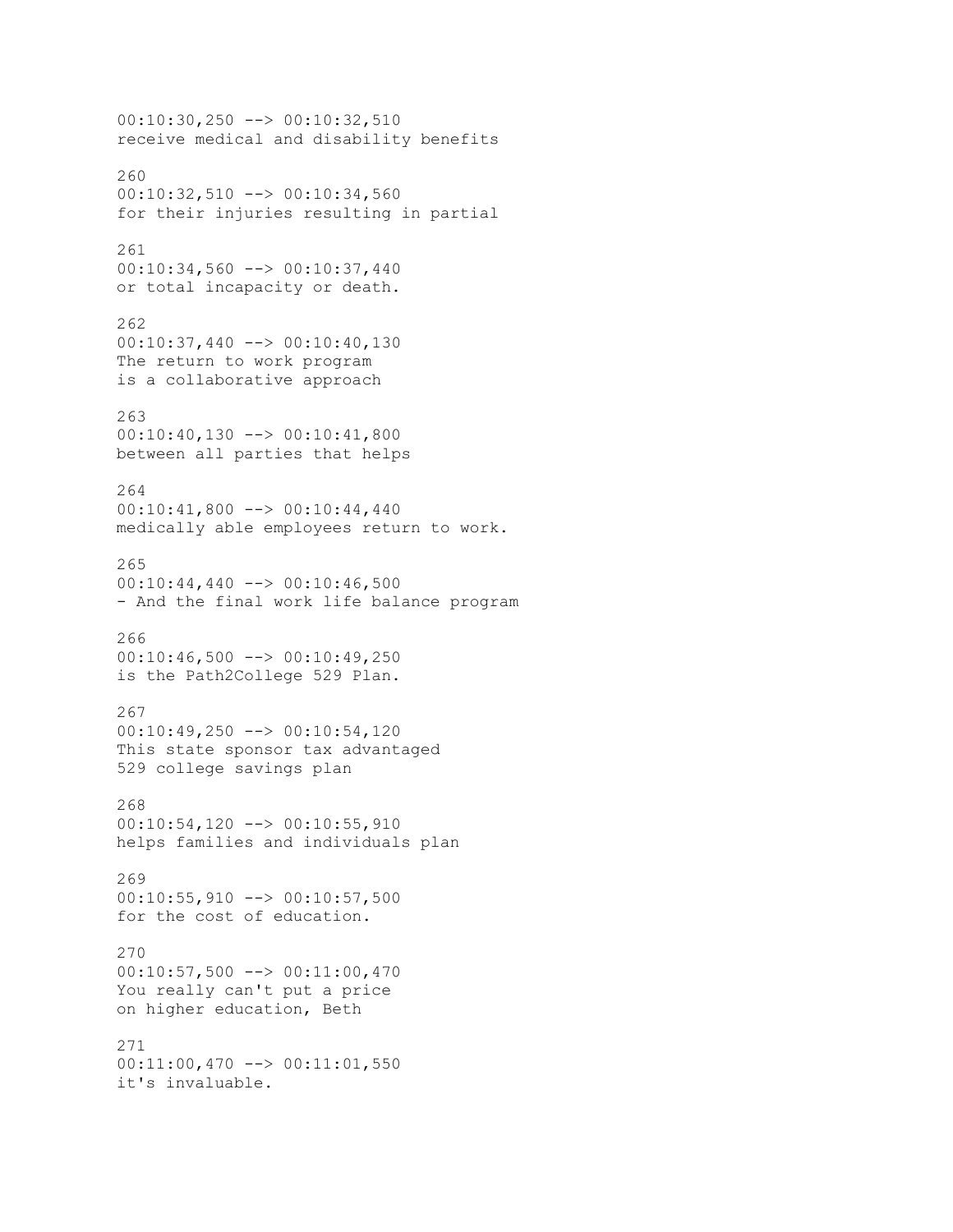272 00:11:01,550 --> 00:11:04,500 - It is invaluable and it also has a price 273 00:11:04,500 --> 00:11:05,820 thus the savings plan. 274 00:11:05,820 --> 00:11:08,380 - And that is all for our show on Flexible Benefits. 275 00:11:08,380 --> 00:11:10,900 To all of the enthusiastic new hires watching, 276  $00:11:10,900$  -->  $00:11:13,560$ thank you for tuning in to 'HR Hour'. 277 00:11:13,560 --> 00:11:14,440 I'm Tony Harris. 278 00:11:14,440 --> 00:11:15,560 - And I'm Beth Pilgreen. 279 00:11:15,560 --> 00:11:17,015 - We'll be back at that time. 280 00:11:17,015 --> 00:11:18,681 Next time. - Next time 281 00:11:18,681 --> 00:11:19,514 (upbeat music) 282 00:11:19,514 --> 00:11:21,040 (chuckles) Oh man. 283 00:11:21,040 --> 00:11:22,100 That was so fun. 284 00:11:22,100 --> 00:11:23,338 Look at your lapel pins.